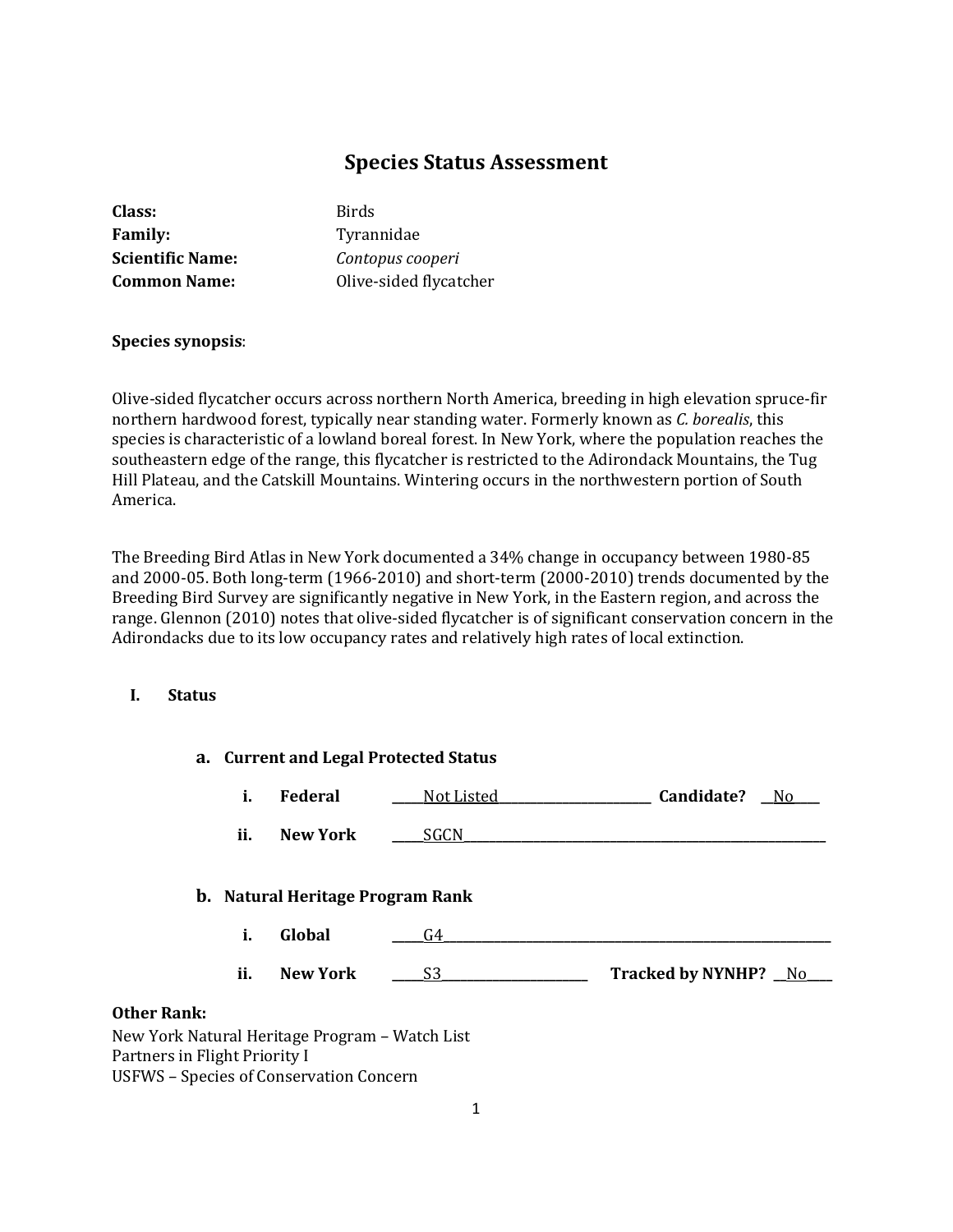SARA (Species at Risk Act) – Threatened

COSEWIC (Committee on the Status of Endangered Wildlife in Canada) - Threatened

## **Status Discussion:**

Olive-sided flycatcher is an uncommon to rare breeder across the Adirondacks and Tug Hill Plateau, rare and local, primarily at high elevations, in the Catskills and Rensselaer Hills. As a migrant, it is rare to uncommon.

### **II. Abundance and Distribution Trends**

- **a. North America**
	- **i. Abundance**

**\_\_X\_\_ declining \_\_\_\_\_increasing \_\_\_\_\_stable \_\_\_\_\_unknown**

**ii. Distribution:**

| _declining _____increasing |           | ___stable | unknown |
|----------------------------|-----------|-----------|---------|
| Time frame considered: J   | 2000-2010 |           |         |

### **b. Regional**

| i. Abundance                                     |           |            |         |
|--------------------------------------------------|-----------|------------|---------|
| $\underline{X}$ declining ______ increasing      |           | ____stable | unknown |
| ii. Distribution:                                |           |            |         |
| $X$ declining ______ increasing                  |           | stable     | unknown |
| <b>Regional Unit Considered:</b> ___ Eastern BBS |           |            |         |
| Time Frame Considered:                           | 2000-2010 |            |         |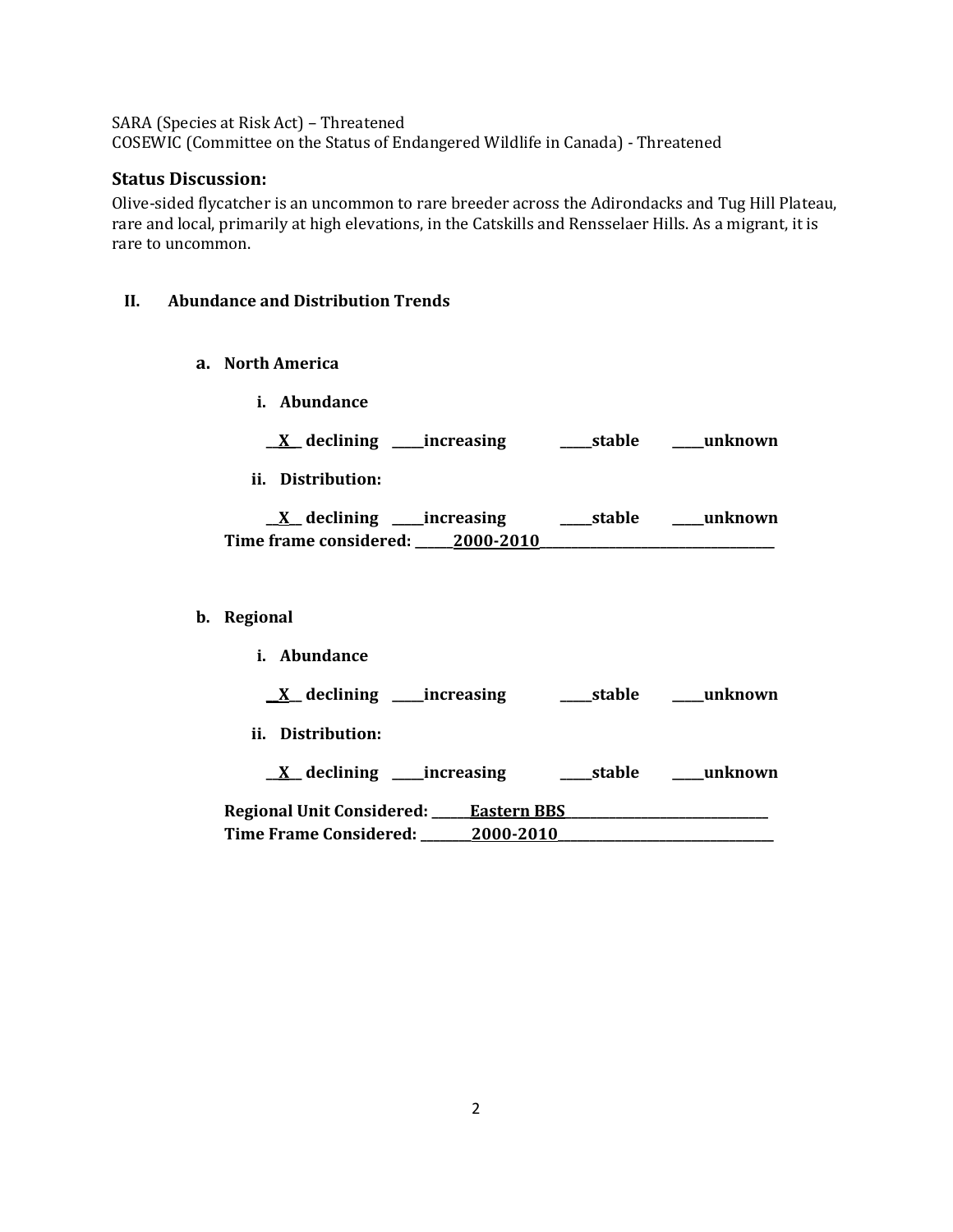**c. Adjacent States and Provinces**

| <b>CONNECTICUT</b>                                                                                               |                                                             |                             |
|------------------------------------------------------------------------------------------------------------------|-------------------------------------------------------------|-----------------------------|
| i. Abundance<br>ii. Distribution:                                                                                | ___ declining ____increasing ______stable ________ unknown  |                             |
|                                                                                                                  |                                                             |                             |
| Time frame considered: Uncommon migrant                                                                          |                                                             |                             |
| MASSACHUSETTS Not Present _________ No data ______                                                               |                                                             |                             |
| i. Abundance<br>ii. Distribution:                                                                                | <u>X</u> declining ____increasing ______stable _____unknown |                             |
|                                                                                                                  |                                                             |                             |
|                                                                                                                  |                                                             |                             |
| <b>NEW JERSEY</b>                                                                                                | Not Present $X$                                             | No data _______             |
| <b>ONTARIO</b>                                                                                                   | Not Present ______                                          | No data _______             |
| i. Abundance<br><u>X</u> declining ____increasing ______stable ____unknown<br>ii. Distribution:                  |                                                             |                             |
| $\underline{X}$ declining _____increasing                                                                        |                                                             | ______stable _______unknown |
| Time frame considered: 1981-85 to 2001-05<br>Listing Status: Special Concern provincially; Threatened nationally |                                                             |                             |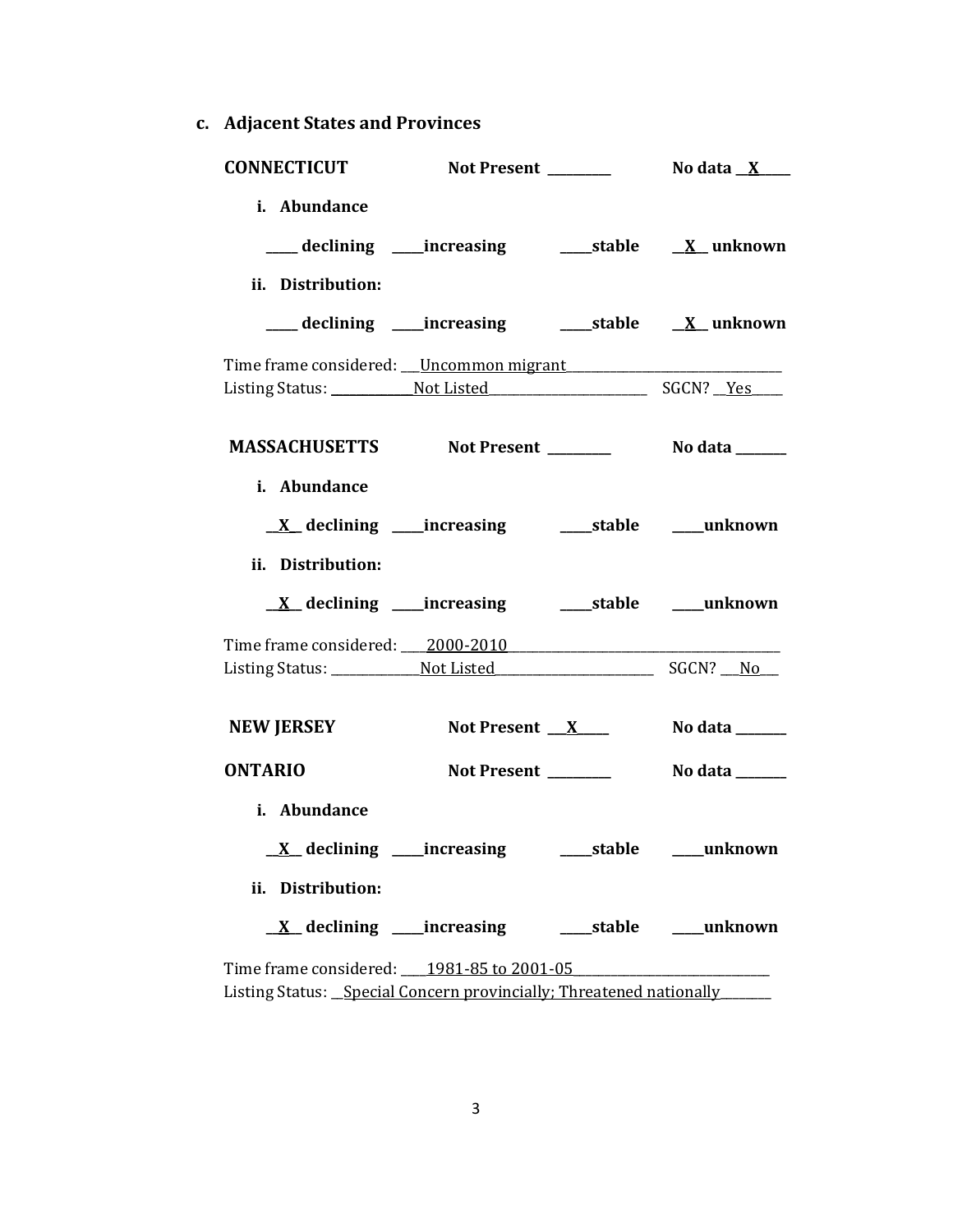| PENNSYLVANIA                                                                                    | <b>Not Present</b> | <b>No data</b> ______         |
|-------------------------------------------------------------------------------------------------|--------------------|-------------------------------|
| i. Abundance<br>___ declining ____increasing ______stable ___ X__unknown<br>ii. Distribution:   |                    |                               |
| ___ declining ____increasing ______stable ___ X__unknown                                        |                    |                               |
|                                                                                                 |                    |                               |
| Listing Status: _____ Extirpated as breeder _______________________ SGCN? __Yes                 |                    |                               |
| <b>QUEBEC</b>                                                                                   |                    |                               |
| i. Abundance<br><u>X</u> declining ____increasing ______stable ____unknown<br>ii. Distribution: |                    |                               |
| <u>X</u> declining ____increasing ______stable _____unknown                                     |                    |                               |
| Time frame considered: 2000-2010                                                                |                    |                               |
| Listing Status: _____________Threatened nationally _____________________________                |                    |                               |
| <b>VERMONT</b>                                                                                  |                    |                               |
| i. Abundance                                                                                    |                    |                               |
| ii. Distribution:                                                                               |                    |                               |
| <u>X</u> declining _____increasing                                                              |                    | ______stable _________unknown |
| Time frame considered: 1976-81 to 2003-07                                                       |                    |                               |
|                                                                                                 |                    | SGCN? __ Yes                  |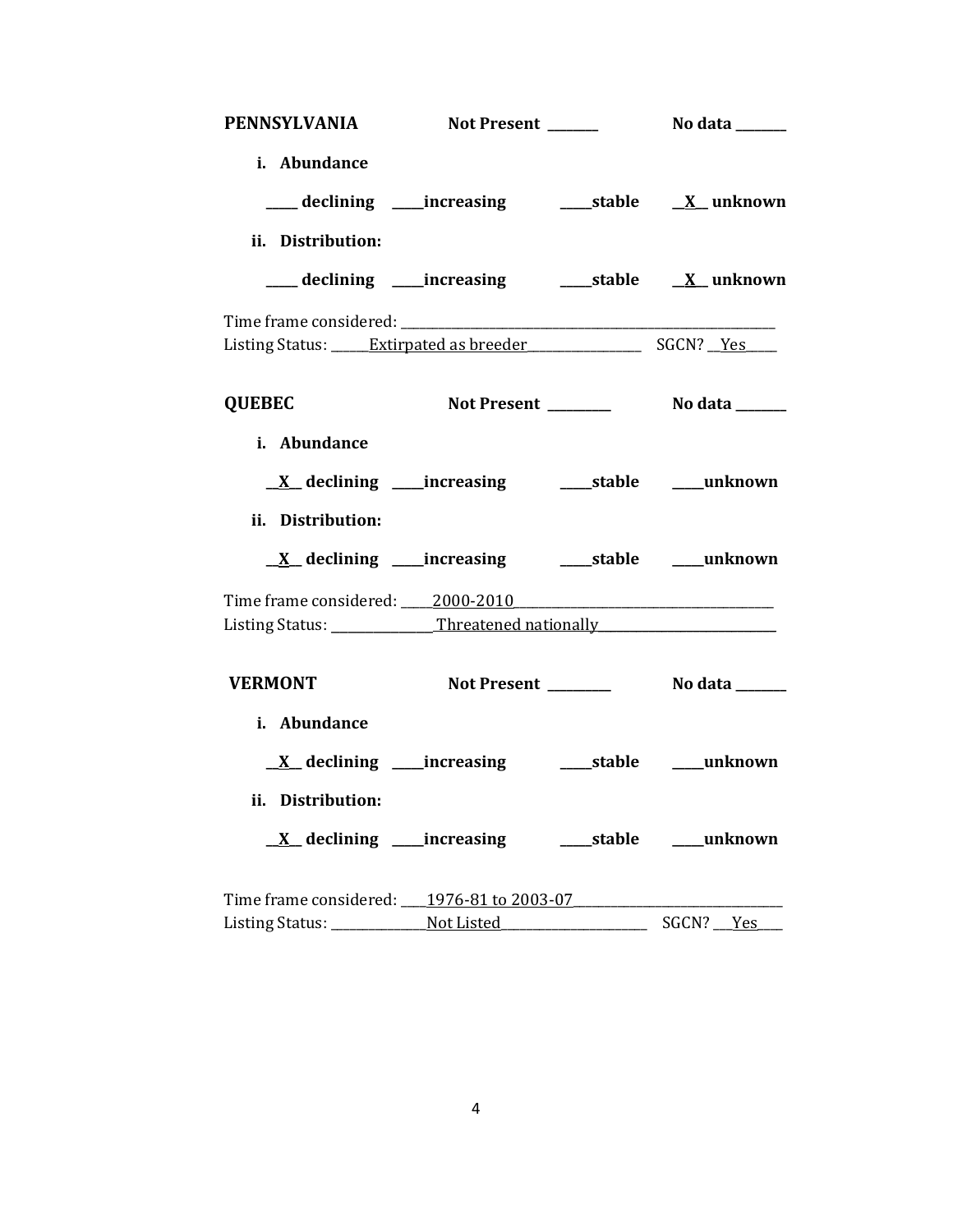| d. NEW YORK                                | No data                                 |
|--------------------------------------------|-----------------------------------------|
| <i>i.</i> Abundance                        |                                         |
|                                            |                                         |
| ii. Distribution:                          |                                         |
| $\underline{X}$ declining _____ increasing | stable <b>manufature</b> <u>unknown</u> |
| Time frame considered: 2000-2010           |                                         |

### **Monitoring in New York.**

A State Wildlife Grants project was completed in 2009 to quantify the status and habitat requirements of low elevation and high elevation boreal forest birds (Glennon 2010). The olivesided flycatcher was one of 12 focus species during this project, which began in 2003.

### **Trends Discussion:**

Breeding Bird Survey data for the United States show a significant long-term declining trend of 2.6% per year for 1966-2010 and a significant short-term declining trend of 1.8% per year for 2000-2010. The long-term and short-term trends in New York are each 8.0% per year, indicating a 97% loss from 1966 to 2010, although caution is advised due to low sample sizes (Sauer et al. 2011). The second Breeding Bird Atlas documented a decline in occupancy of 34% from 1980-85 to 2000-05. The number of blocks with confirmed breeding records dropped from 33 blocks during the first Atlas to 16 blocks during the second Atlas, a change of 52%. Losses in the Catskill Mountains were severe, with the species now absent from Greene County and the Delaware Hills of Sullivan County (Peterson 2008).

The Wildlife Conservation Society conducted point counts for 12 boreal species at 59 sites in the Adirondack Park from 2007-2011. Occupancy modeling showed a consistent pattern of decline for olive-sided flycatcher. This species had an occupancy rate of 41% and a local extinction rate of 30%. Occupancy rates continued to decline through 2011 (M. Glennon, pers. comm.).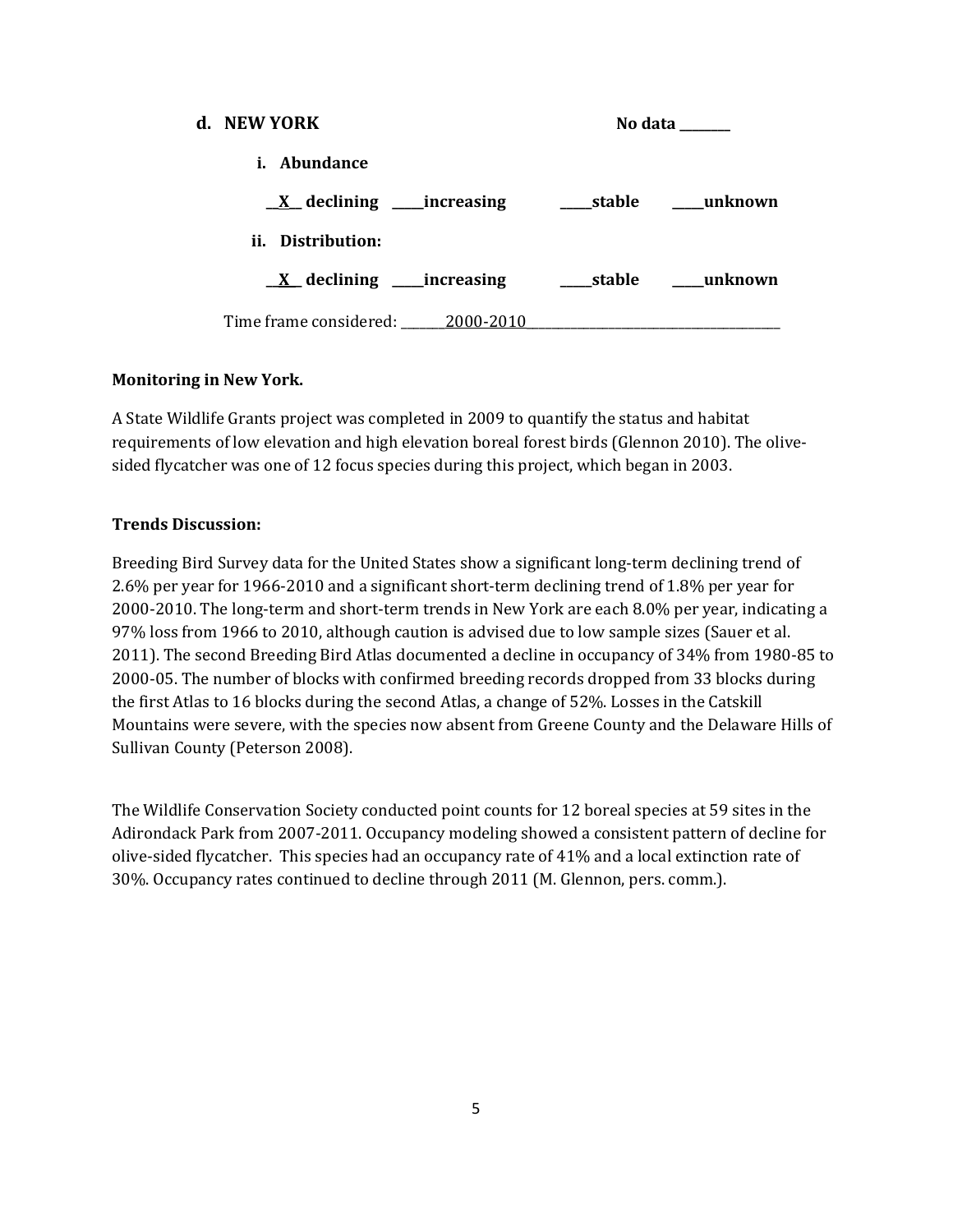

**Figure 2**. Olive-sided flycatcher occurrence in New York State during the second Breeding Bird Atlas (McGowan and Corwin 2008).



**Figure 3**. Change in olive-sided flycatcher occurrence in New York State between the first Breeding Bird Atlas and the second Breeding Bird Atlas (McGowan and Corwin 2008).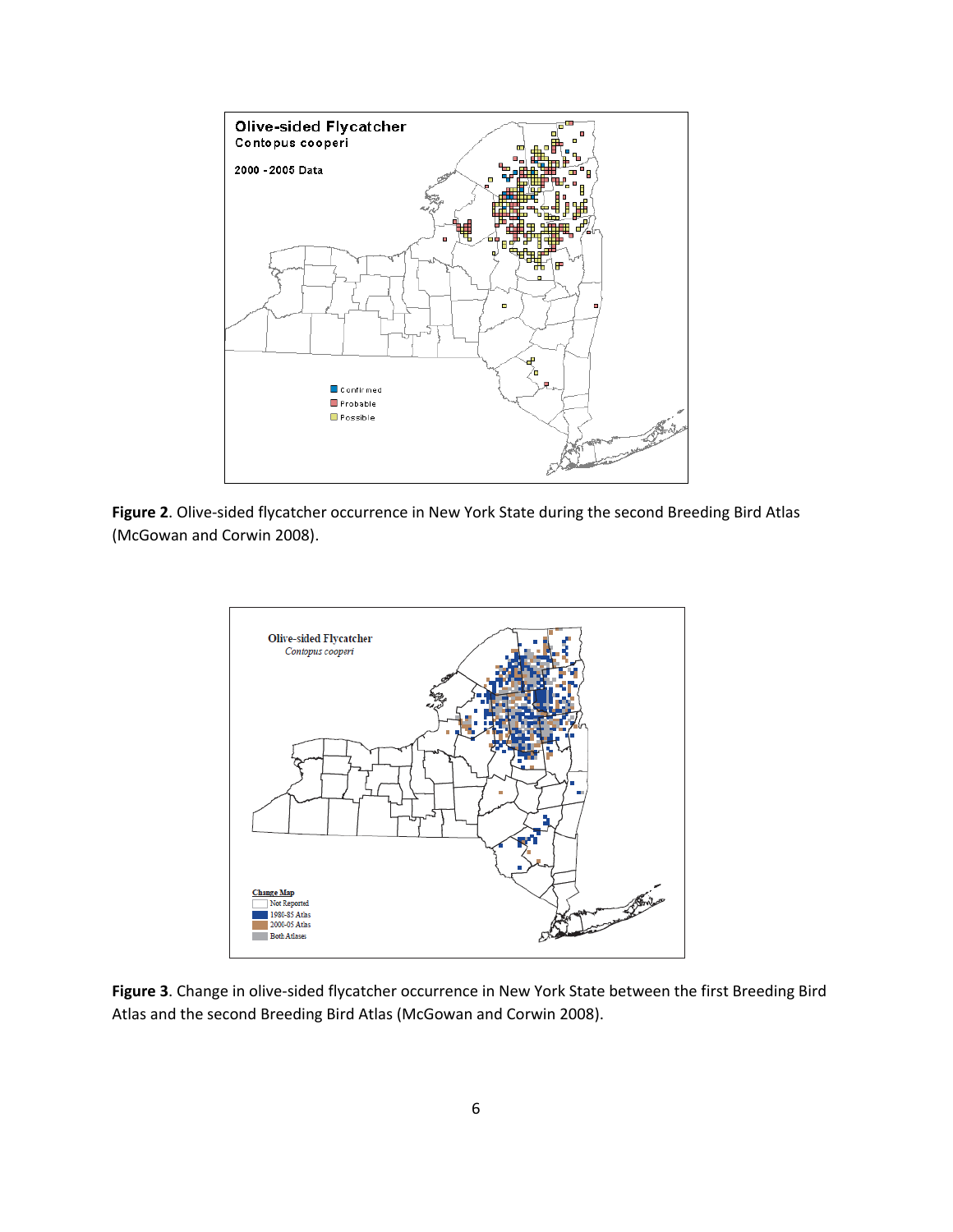

**Figure 3**: Range of olive-sided flycatcher [\(www.borealbirds.org\)](http://www.borealbirds.org/)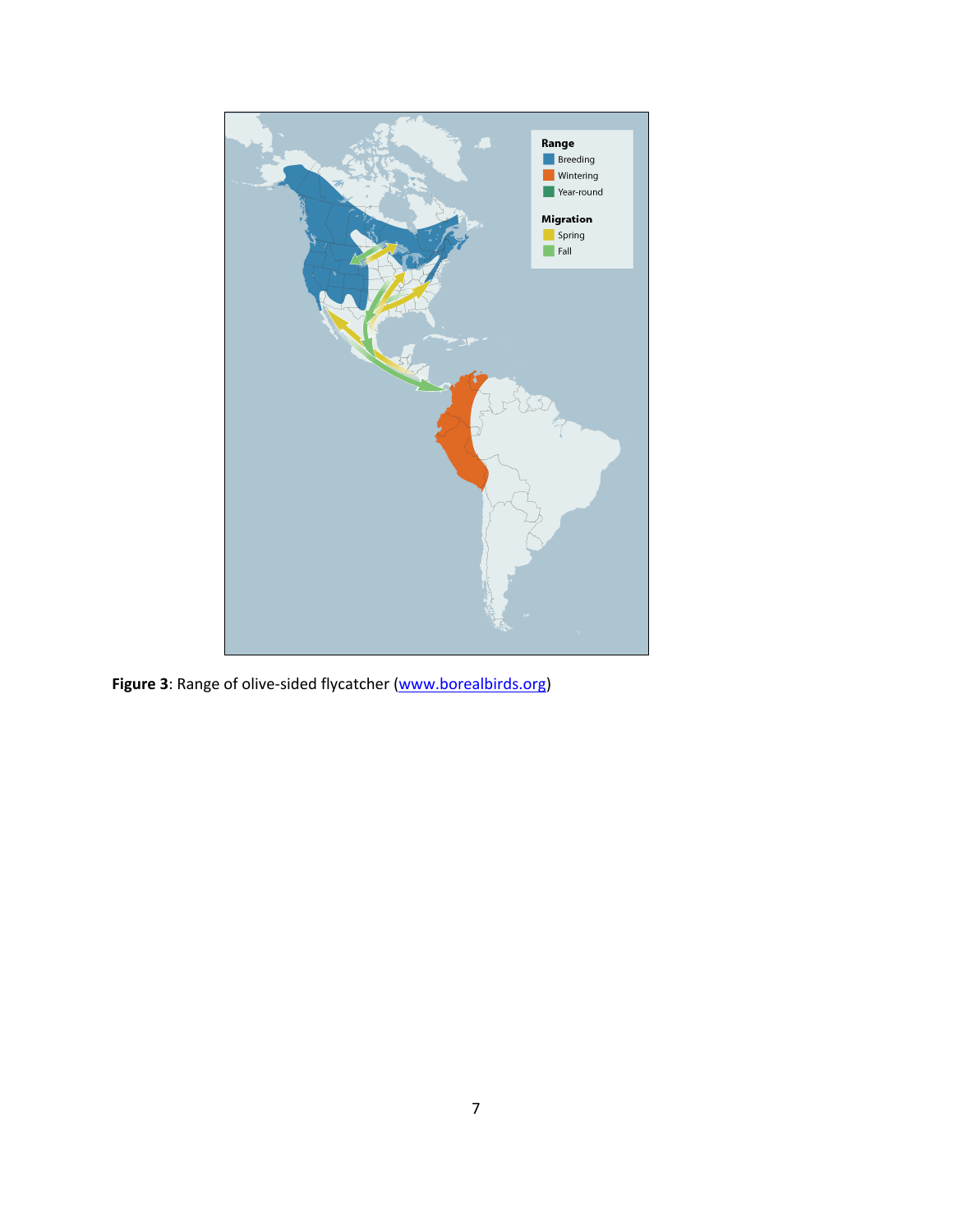

Figure 3: Conservation status of olive-sided flycatcher in North America (NatureServe 2013)

### **III. New York Rarity, if known:**

| Historic      | # of Animals | # of Locations | % of State |
|---------------|--------------|----------------|------------|
| prior to 1970 |              |                |            |
| prior to 1980 |              |                |            |
| prior to 1990 |              |                |            |

### **Details of historic occurrence:**

The first Breeding Bird Atlas (1980-85) documented occupancy in 479 survey blocks statewide.

| <b>Current</b> | # of Animals | # of Locations | % of State |
|----------------|--------------|----------------|------------|
|                |              |                |            |

### **Details of current occurrence:**

The second Breeding Bird Atlas (2000-05) documented occupancy in 316 survey blocks statewide, a change of 34% in 20 years.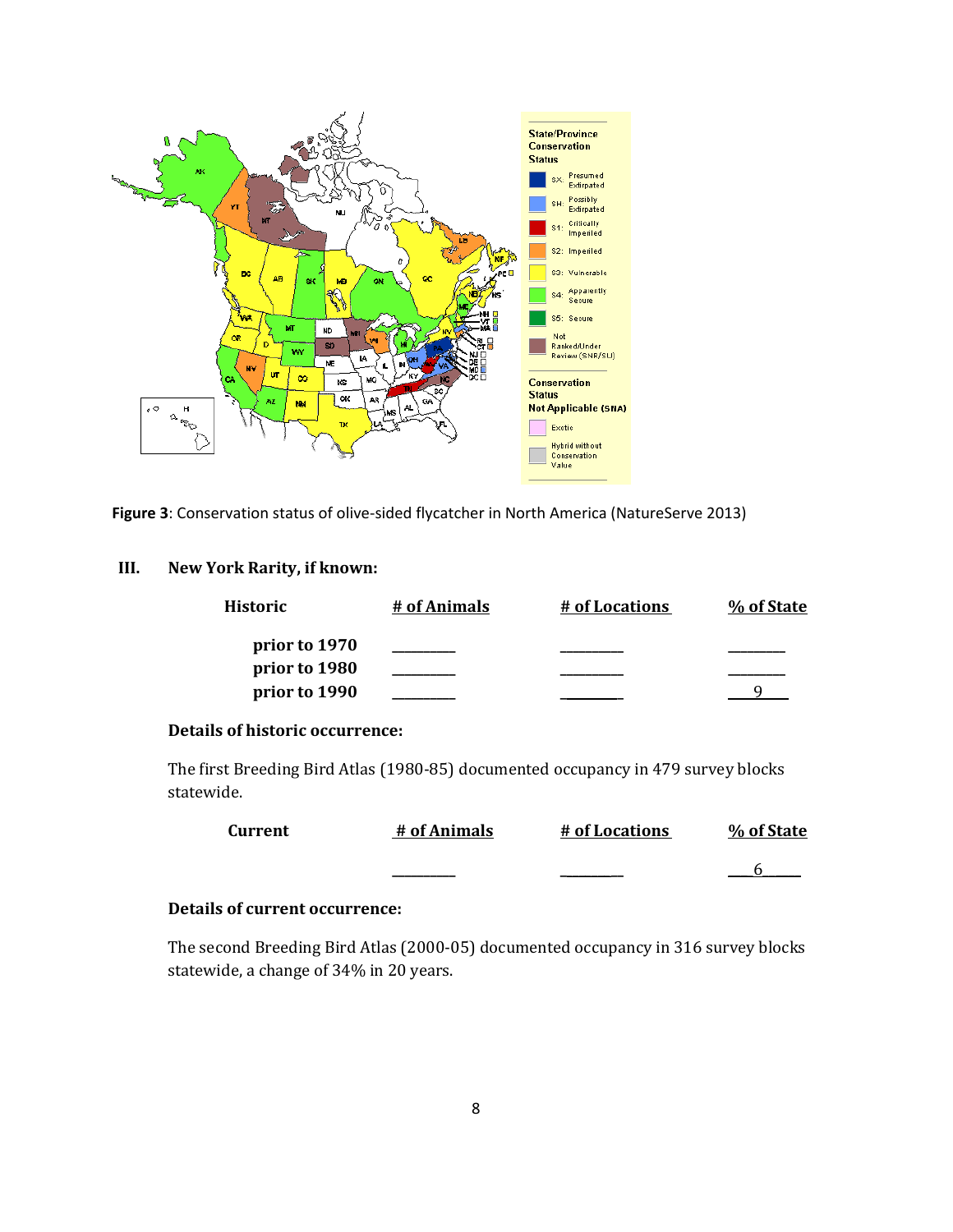# **New York's Contribution to Species North American Range:**

| <b>Distribution</b> (percent of NY where species occurs) |           | <b>Abundance</b> (within NY distribution) |
|----------------------------------------------------------|-----------|-------------------------------------------|
|                                                          | $0 - 5%$  | abundant                                  |
| $\mathsf{X}$                                             | $6 - 10%$ | common                                    |
|                                                          | 11-25%    | fairly common                             |
|                                                          | 26-50%    | uncommon                                  |
|                                                          | >50%      | rare                                      |

#### **NY's Contribution to North American range**

- $X$  0-5%  $\frac{6-10\%}{2}$  $\frac{11-25\%}{2}$  $-26 - 50\%$
- $\frac{\ }{\ }$  >50%

#### **Classification of New York Range**

- \_\_\_\_\_ Core
- \_\_\_\_\_ Peripheral
- \_\_X\_\_\_ Disjunct

 $\frac{1}{2}$  ,  $\frac{1}{2}$  ,  $\frac{1}{2}$  ,  $\frac{1}{2}$  ,  $\frac{1}{2}$  ,  $\frac{1}{2}$  ,  $\frac{1}{2}$  ,  $\frac{1}{2}$ 

Distance to core population: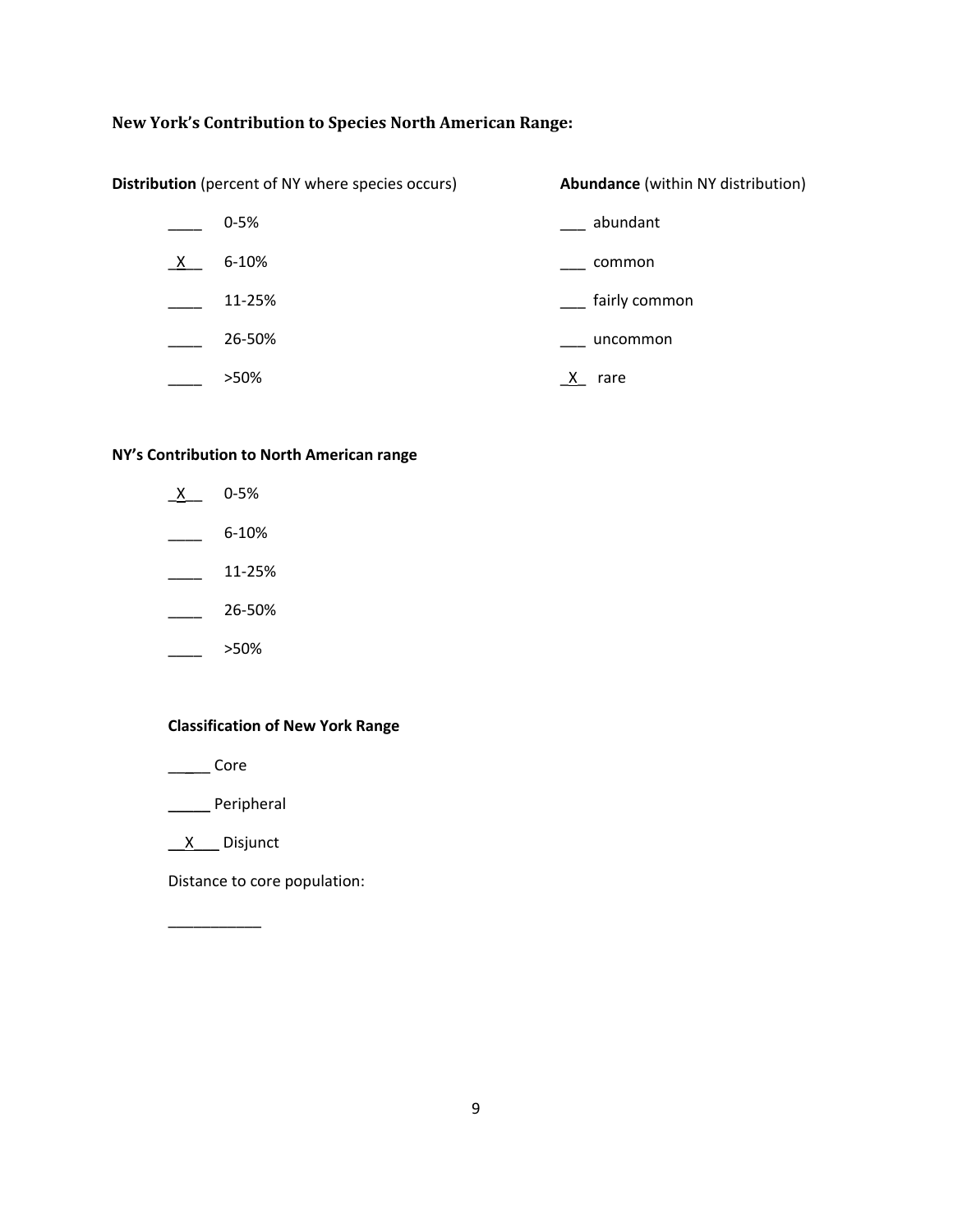#### **IV. Primary Habitat or Community Type:**

- 1. Mixed Northern Hardwoods
- 2. Riparian
- 3. Conifer Swamp Forest
- 4. Mixed Hardwood Swamp
- 5. Spruce-Fir Forest and Flats
- 6. Mountain Spruce-Fir Forests
- 7. Boreal Forested Peatland
- 8. Open Acidic Peatlands
- 9. Wet Meadow/Shrub Swamp

### **Habitat or Community Type Trend in New York:**

| <b>Declining</b>                                   | <b>Stable</b> | $\underline{X}$ Increasing | Unknown |
|----------------------------------------------------|---------------|----------------------------|---------|
| Time frame of decline/increase: ____ last 20 years |               |                            |         |
| <b>Habitat Specialist?</b>                         |               | $X$ Yes                    | No.     |
| <b>Indicator Species?</b>                          |               | <b>Yes</b>                 | No.     |

#### **Habitat Discussion:**

Olive-sided flycatcher is a lowland boreal forest bird, breeding in coniferous or mixed deciduous forests, favoring edges and openings created by sphagnum bogs, burned over forest, swampy lake edges, and beaver meadows (Altman and Sallabanks 2000). Glennon (2010) found that olive-sided flycatcher showed a preference for floating bogs primarily, as well as grounded bogs, conifer swamps, and open river corridors. Peterson (2008) describes the favored habitat in New York as mountain tarns and quaking bogs, swampy lake shores, marshy streams, river backwaters, and beaver meadows surrounded by a forest of black or red spruce mixed with balsam fir, tamarack or eastern hemlock. Most records from the Catskills are from above 1500 feet (Peterson 1988). The habitat used by olive-sided flycatcher has remained stable in New York over the past 20 years, perhaps even increasing due to the increase in beaver populations.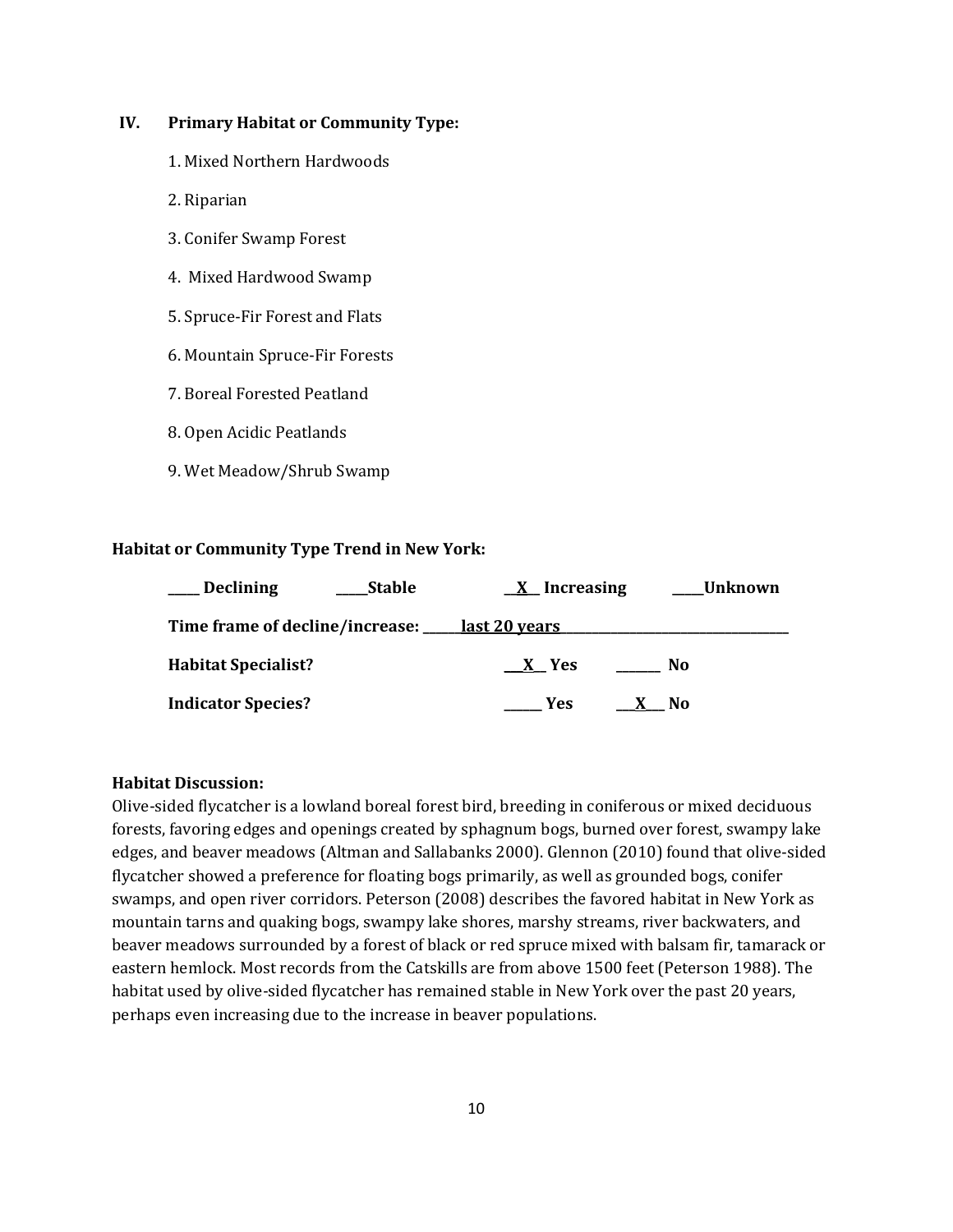- **V. New York Species Demographics and Life History**
	- **\_\_X\_\_ Breeder in New York**
		- **\_\_X\_\_ Summer Resident**
		- **\_\_\_\_\_ Winter Resident**
		- **\_\_\_\_\_ Anadromous**

**\_\_\_\_\_ Non-breeder in New York**

- **\_\_\_\_\_ Summer Resident**
- **\_\_\_\_\_ Winter Resident**
- **\_\_\_\_\_ Catadromous**
- **\_\_\_\_\_ Migratory only**
- **\_\_\_\_\_Unknown**

### **Species Demographics and Life History Discussion:**

From Altman and Sallabanks (2000): Both sexes breed in first breeding season after hatching. One brood is raised per season. Overall annual productivity of this species is among the lowest of any North American songbird. There is no information on lifetime reproductive success.

Few data on adult productivity and survivorship. Recent MAPS (Monitoring Avian Productivity and Survivorship) data from two southwestern U.S. stations estimated survivorship of adult breeders at  $0.87$  ( $\pm$  0.088 SE; n = 55 individuals captured).

### **VI. Threats:**

Limiting factors for olive-sided flycatcher are conjectural and need study, especially on wintering grounds, and especially in light of significant population declines. Suggested limiting factors on breeding grounds include habitat loss through conversion to nonforest, alteration of habitat from forest management practices (e.g., some types of harvest, fire suppression), reduced availability and acquisition of food resources, and impacts on reproductive success from nest predation (Altman 1997). Maturation of the forest, particularly in areas where forest management is prohibited has probably also led to a loss of suitable habitat because the required openings are no longer present (Post 2006). Limiting factors on breeding grounds are likely exacerbated by the fact that the genus *Contopus* has the lowest reproductive rate of all passerine genera in North America. Thus, high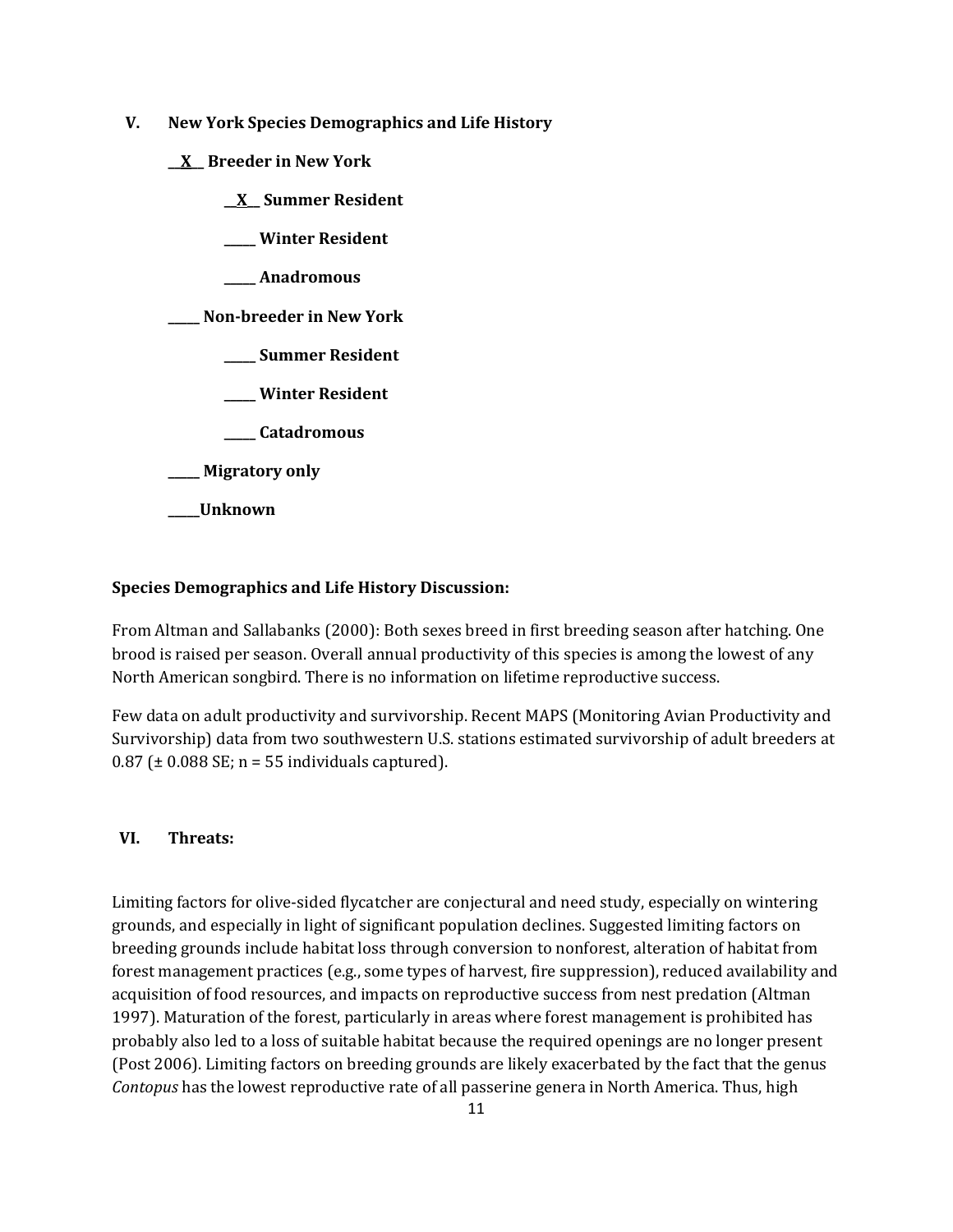survivorship is essential to maintain stable populations, but concern about habitat loss on wintering grounds makes high survivorship problematic.

Osborne et al. (2011) showed that the effects of mercury can be exacerbated in boreal species that use high-acid habitats such as peatlands.

At sites in the Adirondack Park, olive-sided flycatchers are more likely to colonize larger, more connected wetlands at higher latitudes, and more likely to disappear from smaller, more isolated wetlands at more southern locations (M. Glennon, pers. comm.).

Olive-sided flycatchers may have evolved to depend on natural disturbances, particularly forest fires, that create forest openings and naturally patchy habitat with abundant edge. Thus, fire suppression policies of last 50–100 yr may have reduced suitable habitat, especially for breeding (Hutto 1995).

Another potential limiting factor is availability of prey. This flycatcher shows high degree of specialization for flying insects, particularly hymenopterans. As a long-distance neotropical migrant, olive-sided flycatcher is vulnerable to climatic and environmental changes during migration. On breeding grounds, extreme weather (rain, snow, cold temperatures) that depresses activity, or reduces availability, of flying insects could delay reproductive activities or affect nestling survival. Overall, declining bee populations are a threat to this species as well as other insectivorous birds.

As a boreal species, olive-sided flycatcher is susceptible to habitat shifts due to climate change (Field et al. 2007, Jenkins 2010) long-lived boreal ecosystems in the eastern U.S. will be among the most vulnerable to predicted changes in climate (Field et al. 2007). Olive-sided flycatcher was classified as "moderately vulnerable" to predicted climate change in an assessment of vulnerability conducted by the New York Natural Heritage Program (Schlesinger et al. 2011). Spraying of pesticides has been suggested, but not documented, as a potential threat on breeding grounds because it is detrimental to the food supply (Finch 1992).

Habitat loss or alteration on wintering grounds is suspected as one potential factor limiting populations (Altman 1997). Forests in foothills of the Andes Mountains have been extensively deforested (Robbins et al. 1992); 85% of Andean montane forests have been altered (Orejuela 1985).

## **Are there regulatory mechanisms that protect the species or its habitat in New York?**

**\_\_\_\_\_\_ No \_\_\_\_\_ Unknown**

**\_\_X\_\_\_ Yes**

Olive-sided flycatcher is protected under the Migratory Bird Treaty Act of 1918. Most habitat is protected from development within forest areas of the Adirondack and Catskill Forest Preserves.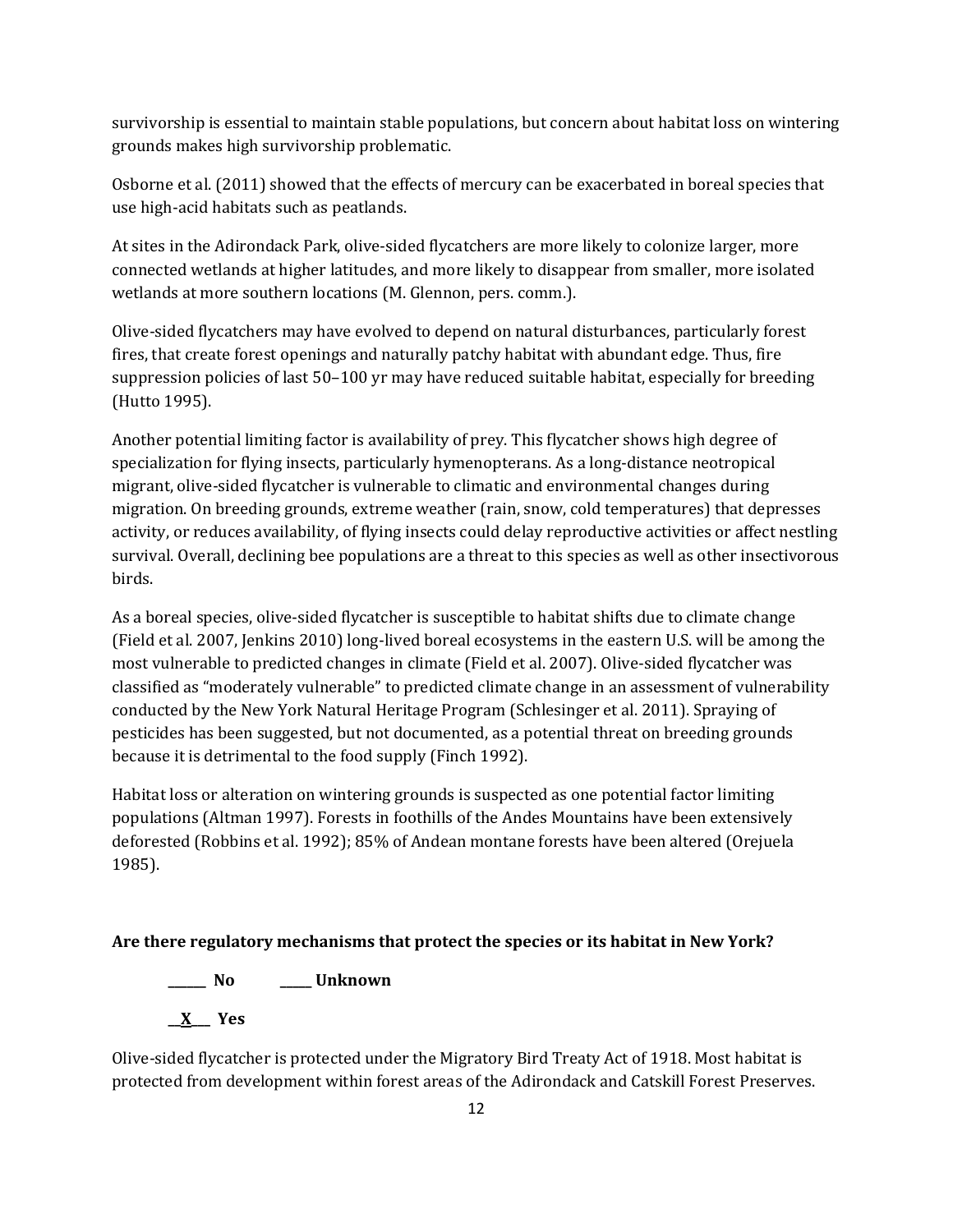The Freshwater Wetlands Act provides protection for wetlands greater than 12.4 acres in size under Article 24 of the NYS Conservation Law. The Adirondack Park Agency has authority to regulate smaller wetlands within the Adirondack Park.

## **Describe knowledge of management/conservation actions that are needed for recovery/conservation, or to eliminate, minimize, or compensate for the identified threats:**

Forest harvest practices that retain snags and live trees (potential nest trees) help provide suitable habitat. In some areas, creation of forest openings could provide or improve habitat where such openings have become uncommon due to suppression of forest fires and maturation of the forest.

Ownership of lands in the "boreal core" of the Adirondacks—the northwest portion—falls into a large and diverse group of categories, ranging from parcels that are specifically protected to those that are undergoing active forestry. The effect of logging on olive-sided flycatcher and other boreal birds is unknown, making land protection opportunities of this region of the Adirondacks a priority (Glennon 2010).

The NY Comprehensive Wildlife Conservation Strategy (CWCS; NYSDEC 2005) states the need for a management plan for high-altitude conifer forest birds that incorporates the results of the 2004 State Wildlife Grant study on boreal forest birds (Glennon 2010). Conservation actions following IUCN taxonomy are categorized in the table below.

| <b>Conservation Actions</b>       |                                    |  |
|-----------------------------------|------------------------------------|--|
| <b>Action Category</b>            | Action                             |  |
| Land/Water Protection             | Resource & Habitat Protection      |  |
| Land/Water Management             | Site/Area Management               |  |
| <b>External Capacity Building</b> | Alliance & Partnership Development |  |

The CWCS also includes recommendations for the following actions for boreal forest birds, which includes olive-sided flycatcher (NYSDEC 2005).

### **Habitat management:**

Cooperate with private landowners to encourage land management strategies that favor spruce grouse, olive-sided flycatcher and other species dependent on early successional boreal forests.

### **Habitat monitoring:**

Conduct field studies to determine causes for declines of species known to be declining. **Habitat research:**

Complete an inventory and analysis of the distribution and abundance of boreal species. **Population monitoring:**

Develop a long term monitoring program to determine population trends of boreal forest birds.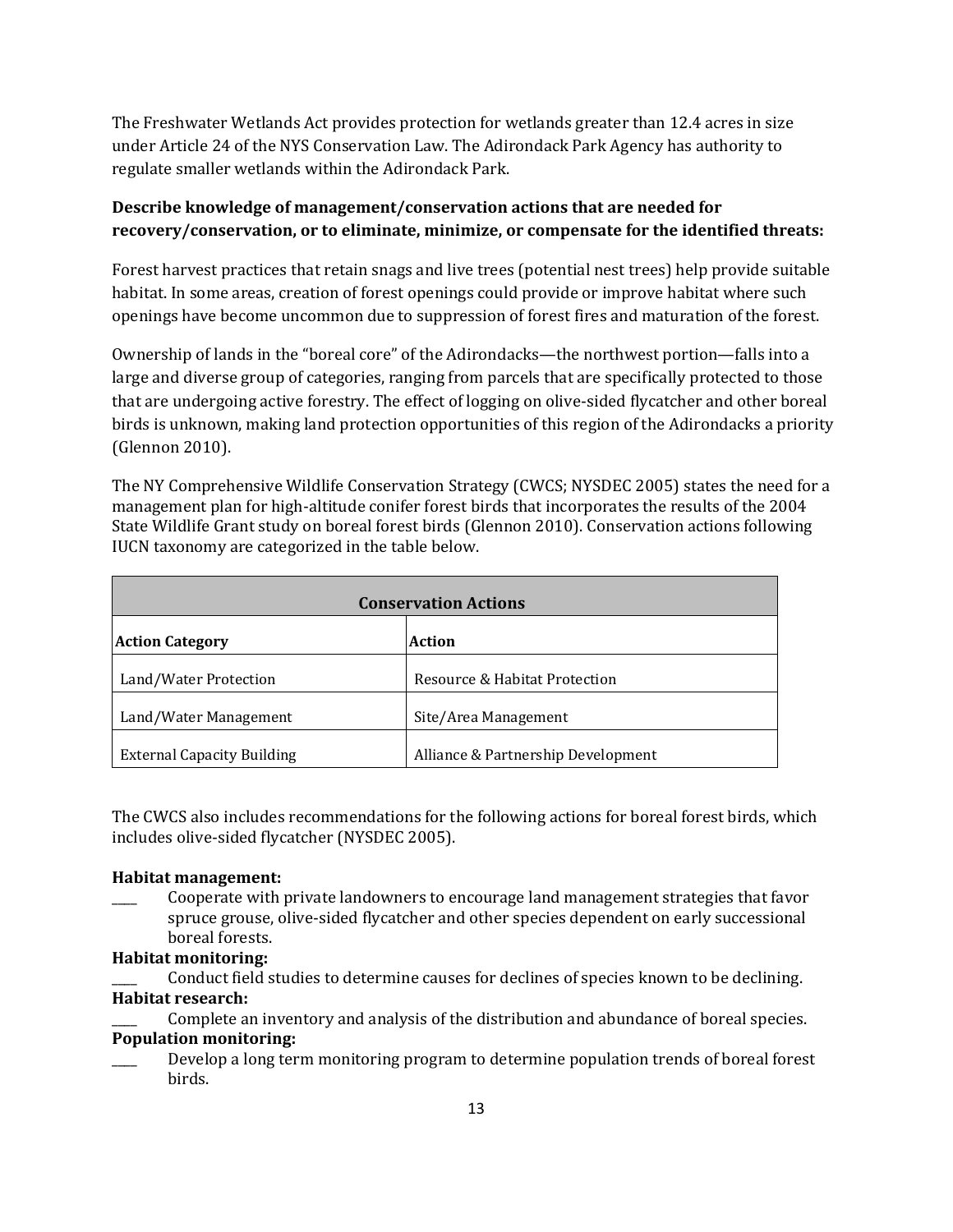#### **State land unit management plan:**

Review Department wildfire management for Forest Preserve lands.

### **VII. References**

Altman, B. and R. Sallabanks. 2000. Olive-sided Flycatcher. *In* A. Poole and F. Gill, (eds.) The Birds of North America, No. 502. The Academy of Natural Sciences, Philadelphia, and The American Ornithologists' Union, Washington, D.C.

Altman, B. 1997. Olive-sided Flycatcher in western North America. Status review prepared for U.S. Fish and Wildl. Serv. Portland, OR.

Field, C.B., L.D. Mortsch,, M. Brklacich, D.L. Forbes, P. Kovacs, J.A. Patz, S.W. Running and M.J. Scott. 2007. North America. Climate Change 2007: Impacts, Adaptation and Vulnerability. Contribution of Working Group II to the Fourth Assessment Report of the Intergovernmental Panel on Climate Change, M.L. Parry, O.F. Canziani, J.P. Palutikof, P.J. van der Linden and C.E. Hanson, Eds., Cambridge University Press, Cambridge, UK, 617-652.

Finch, D. M. 1992. Threatened, endangered, and vulnerable species of terrestrial vertebrates in the Rocky Mountain region. Gen. Tech. Rep. RM-215. U.S. Dept. Agric., For. Serv.

Glennon, M. 2010. Distribution and abundance of boreal birds in the Adirondack Park. Final Report to the New York State Department of Environmental Conservation. Wildlife Conservation Society, Saranac Lake, NY.

Hutto, R. L. 1995. USFS Northern Region songbird monitoring program: distribution and habitat relationships. Region 1. Nov. 1995. Contract report to U.S. For. Serv.

Jenkins, J.J. 2010. Climate Change in the Adirondacks: The Path to Sustainability. Cornell University Press, Ithaca, NY.

NatureServe. 2013. NatureServe Explorer: An online encyclopedia of life [web application]. Version 7.1. NatureServe, Arlington, Virginia. Available http://www.natureserve.org/explorer. (Accessed: June 6, 2013 ).

New York State Department of Environmental Conservation (NYSDEC). 2005. New York State Comprehensive Wildlife Conservation Strategy. http://www.dec.ny.gov/index.html

Orejuela, J. E. 1985. Tropical forest birds of Colombia: a survey of problems and a plan for their conservation. Pages 95-114 *in* Conservation of tropical forest birds. (Diamond, A. W. and T. E. Lovejoy, Eds.) ICBP Tech. Publ. no. 4, Paston Press, Norwich, U.K.